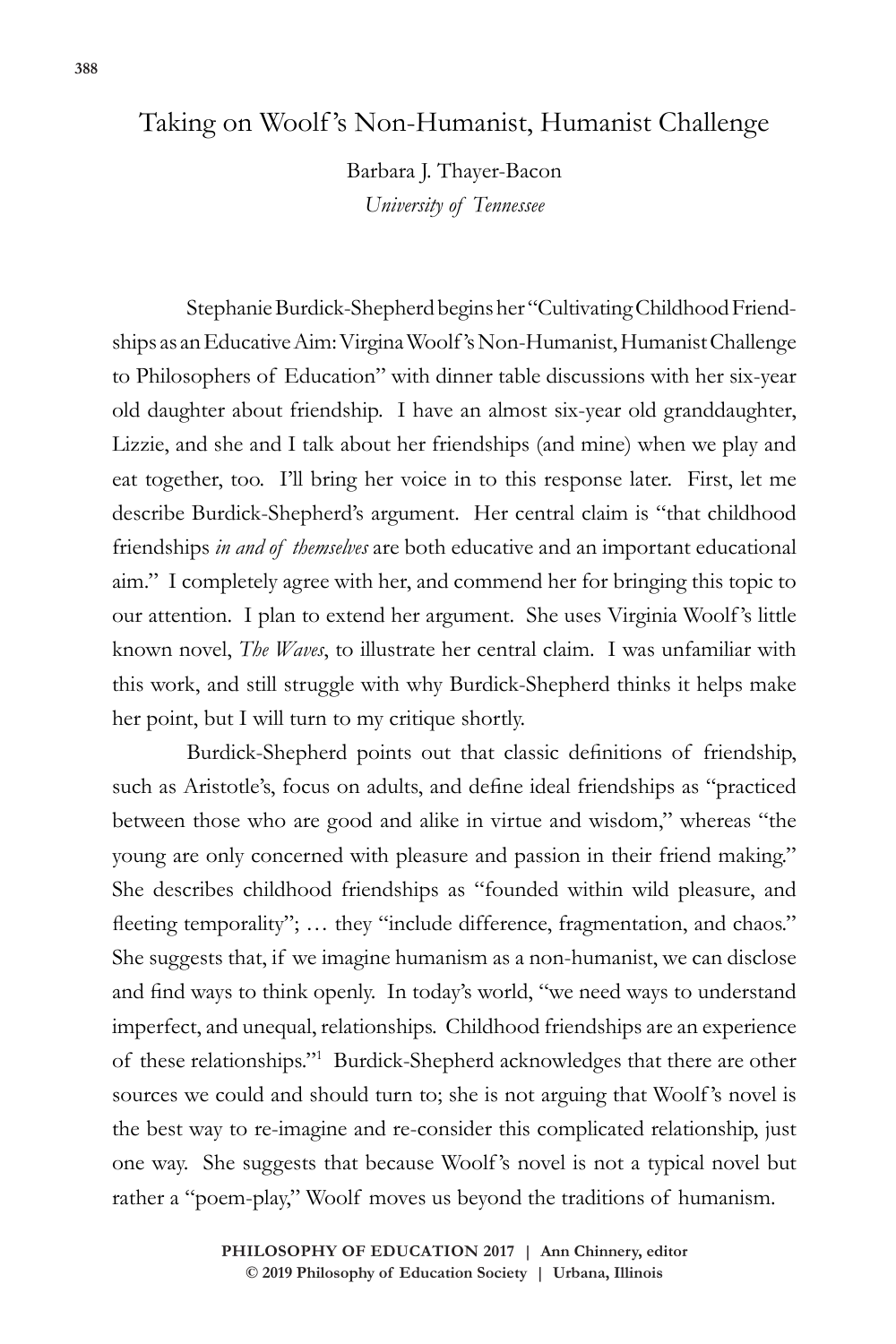Burdick-Shepherd gives us a basic description of the poem-play, the names of the main children, and the time frame. She outlines three aspects of childhood friendship in Woolf 's novel: the experience of vulnerable differences between friends; the recognition of friendship within a fragmented self (Woolf's characters never feel quite whole, she maintains this fragmentation across each one's adult life); and the challenge of public life in friendship. She explains to us Woolf 's small hope: "Childhood friendships are experiences of making moments in a life meaningful." "Woolf 's children come together as friends, not because it is easy or pleasurable (as Aristotle might tell us) but because in the moment of connection and insertion something else becomes possible." We need friends to help us understand ourselves. In our incongruity we remain vulnerable in all our moral relationships. It is worth cultivating this vulnerability and impossibility with children for "young friends, in their experience of difference, fragmentation, and impossibility also uncover, as children, the beauty and grace of ordinary human life." Burdick-Shepherd warns us that "we should not discount childhood friendships because of their fragility and fleeting temporality – they issue a challenge to us to rethink educative aims." She ends with suggestions for how we can help foster childhood friendships in schools.

My almost six-year-old granddaughter, Lizzie, has good friends, temporary friends who can be flighty, and even bullies she has encountered in her short lifetime at daycare and kindergarten. This year we have talked a lot about bullies. I am waiting to read longer stories to her about childhood friendships, with other children and animals, favorites of mine that I have read to my children and students in my elementary classes (e.g. *Sounder*, *Where the Red Fern Grows, Rascal,* and *Tom Sawyer, To Kill a Mockingbird, Harriet the Spy*, and *A Wrinkle in Time*). My son has named his daughters after favorite authors and characters. My younger granddaughter is named after Jean Louise Finch (Scout, from *To Kill a Mockingbird*), Louisa Scout is her name, and my older granddaughter is named after Jane Austin and Elizabeth from *Pride and Prejudice*, Elizabeth Jane is her name. The love of stories is alive and well in my extended family.

Burdick-Shepherd shares with us her love of Virginia Woolf, as an author, and introduces us to a little known poem-play Woolf wrote, hoping more of us will come to know it. She has already succeeded, as she has introduced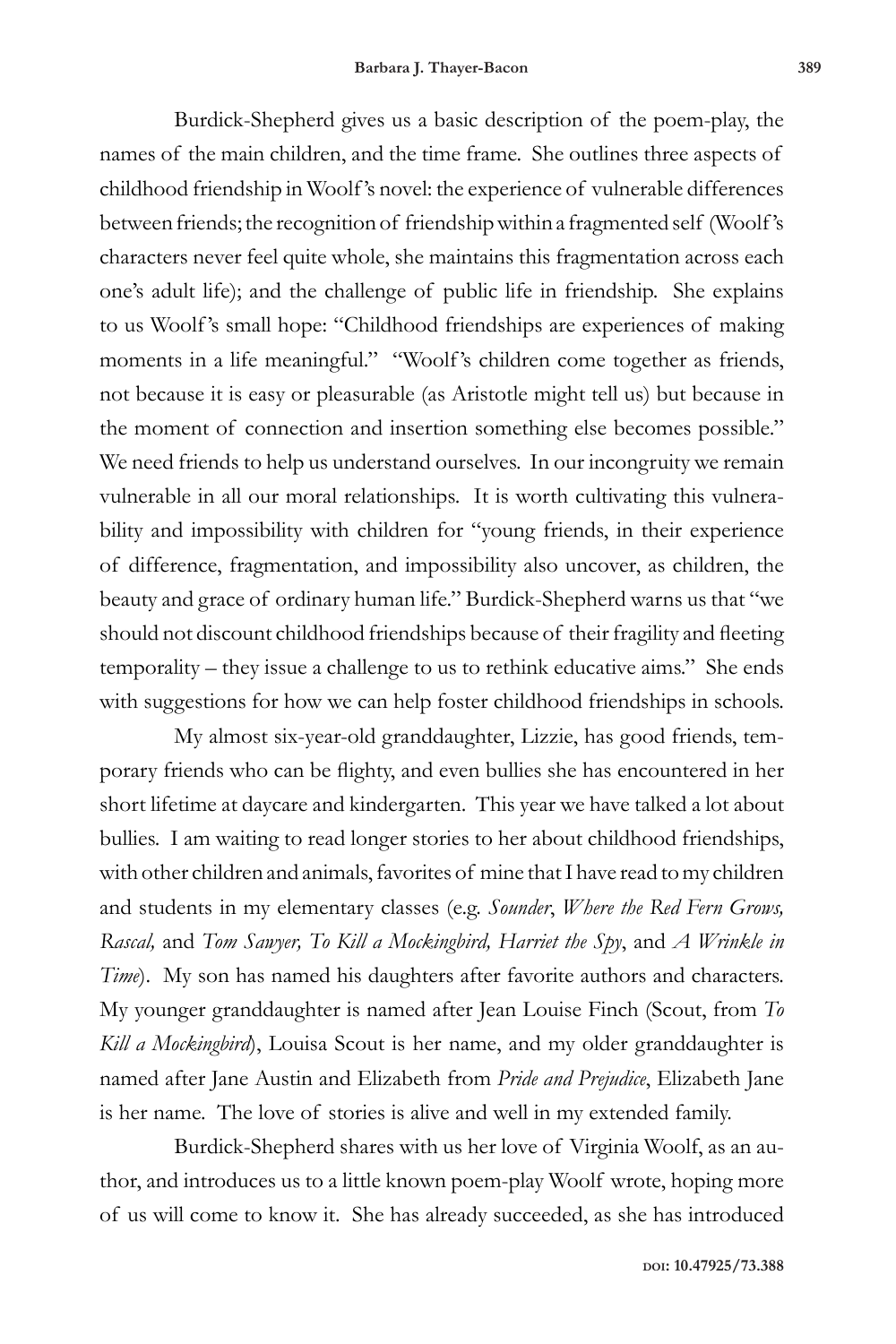*The Waves* to me, and now you, and I thank her for that. I do recommend the read. The poetry is beautiful and the metaphors used powerful. But, to help us appreciate the educational value of cultivating childhood friendships, I am not sure it is the best choice, or even a good choice. It didn't tell a story of childhood friends as I anticipated. Woolf holds the children at a distance, she only lets us be inside each of their heads, one at a time; we never see them interact from an outsider's perspective. I don't feel like I got to know them as friends. It's not a story I would read to a child; it's written for adults, to reflect back on childhood friendships and the journey of ageing. Lizzie would tell me: "Bubbe, that is a bad story!" Just as she told me "Mary Poppins" was a bad movie because it was too long. But then she watched it again, and again, at home, and learned the songs, and decided it was a good movie after all. *The Waves* is not a story she and I could read again and again, and enjoy it more; it is a story she may want to read at various times of her adult life.

For me, besides the reading of favorite books about childhood friendships, the experience of teaching in Montessori schools, where children remain in their classroom for three years and then move on to another classroom where they spend three years together, taught me a lot about the value of childhood friendships.<sup>2</sup> My youngest son, Sam, who is at high noon age-wise, to use Woolf 's metaphor, has friends he made in his Montessori school from preschool, the early dawn. They are still in touch, and cheer each other on as they go through life's up and downs (one is now in a wheelchair due to a car accident at age sixteen, for example).

I observed the importance of childhood friendship in China's schools too, where the elementary children stay together as a cohort for six years and make life-long friends, and in Japan, where the focus is on helping the children make friends and putting them together in *hans*. 3 My graduate students from China and Japan are still in touch with their childhood friends and have explained to me the sweetness of these friendships. Their friends have given them the courage to come to the USA to study, by sharing that experience with them.

In the USA we seem to worry more about our individual child and who their teacher is, than whether they have good friends. In our public elementary schools we move them each year to a new class, and pull friends apart. If child